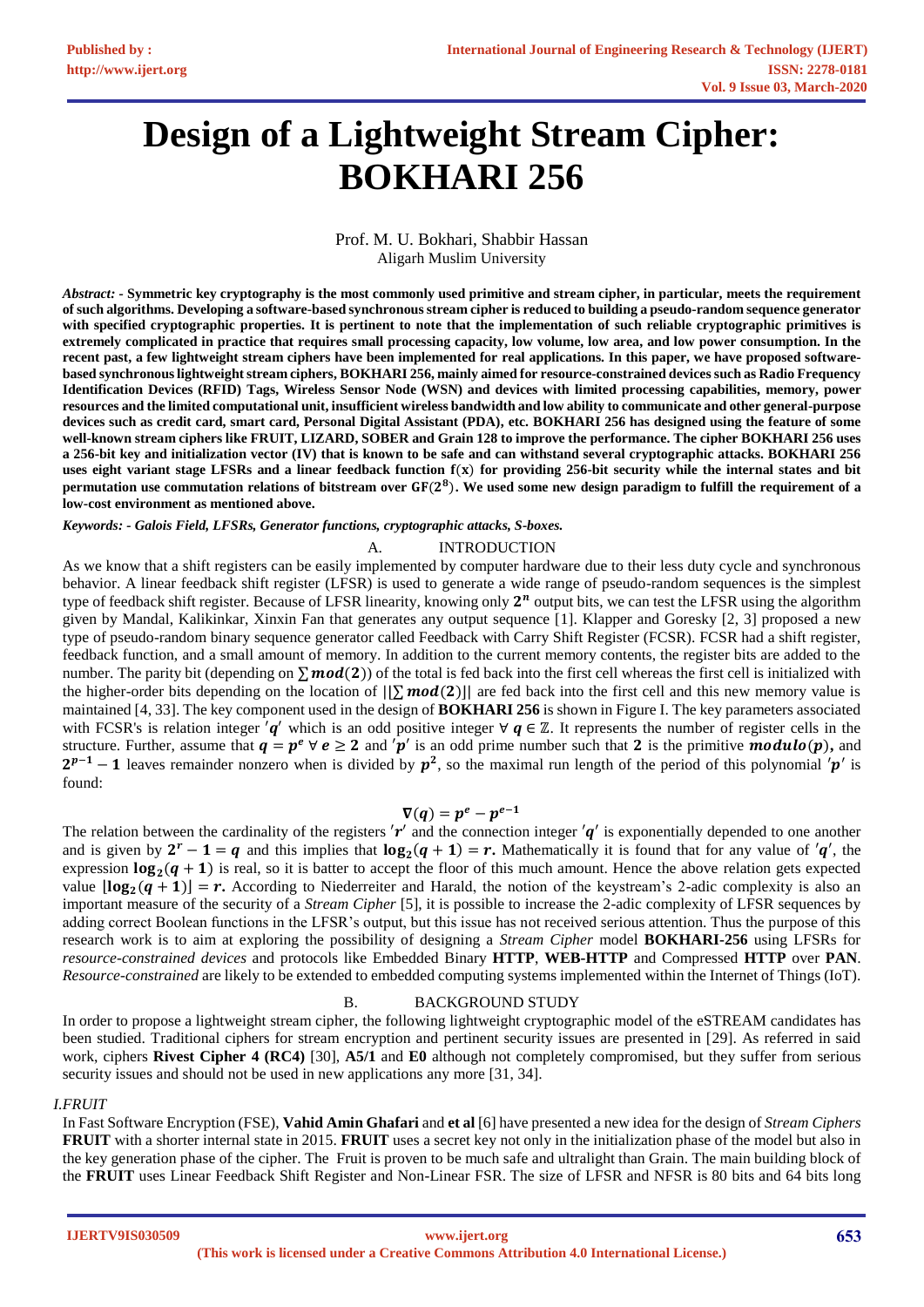respectively, while the internal state size of the cipher is found to be at least twice as of the security level required to resist the classic cryptographic attacks such as correlation attack, differential attack, side-channel attack, cube attack, time-memory-data trade-off attack [6, 7]. The main purpose behind this proposed model **FRUIT** is to indicate how a secret key can be used to achieve minimal cost in terms of area (Gate Equivalent), efficiency and attack immune. The internal state of the **FRUIT** is based on 43 bit LFSR and 37-bit NFSR, the left counter of 7-bit and an 8 bit right counter. The input vector of the Fruit is an 80-bit secret key and a publicly define initialization vector of 70-bit long. Experimentally it has observed that the maximum number of keystream bits that can be generated from a single key and IV is  $2^{43}$  bit long [8].

#### *II.LIZARD*

In 2017, **Matthias Hamann**, **Matthias Krause1** and **et al** [9] have presented a model "**LIZARD**: A Lightweight *Stream Cipher* for Power-constrained Devices". Lizard, a lightweight *Stream Ciphers* for the energy-constrained environment as mentioned above. The hardware performance originates from a complex combination of a Grain-like architecture, a newly proposed design principle for the state initialization of *Stream Ciphers* that offers confirmed security against **TMD** trade-off attacks aimed at key recovery attacks. *Lizard uses 120-bit keys, 64-bit IVs and has a total of 121 bit of internal state.* The authors have also claimed that Lizard provides 80-bit security against key recovery and 60-bit security against any distinguishing attack. It is noted that the Lizard is only a unique **LWC** model that differs from the key length of the design paradigm that claims that the *achieve security level is directly proportional to the key length of the cipher*.

#### *III.SOBER*

**SOBER** is a family of *Stream Ciphers* originally developed by **Greg Rose** and et al. [10] of **QUALCOMM** Australia in 1997. The name is an artificial acronym for the enabled register Seventeen Octet Byte. The cipher was originally intended as a substitute for broken ciphers in cellular telephony. **SOBER** was the first cipher, comprising a 17-byte linear-feedback shift register (LFSR), a form of ruination called stuttering, and a nonlinear filter output. The shift register's specific design turned out to be vulnerable to guess and determine attack [37].

#### *IV.The Grain 128*

The **Grain** *Stream Cipher* was designed by **Martin Hell**, **Thomas Johansson1** and **Willi Meier** in 2004. Their design is aimed at hardware environments in which there is very minimal Gate count, energy consumption and memory is there. It is primarily focused on two shift registers and a function of non-linear output. The cipher has the upgrade option that at the cost of additional hardware the speed can be improved [11, 37]. The key size is 80 bits and no attack has been identified faster than exhaustive key search. The complexity and performance of hardware correspond with other hardware-oriented *Stream Ciphers* like **E0** and **A5/1** and are compare acceptable [12]. The **Grain** is a synchronous *Stream Ciphers* that operate on both LFSR and a non-linear filtering function. It adopts a bit-oriented architecture, which is appropriate for constrained hardware implementations that produce 1 bit/cycle. However, it also offers the option to increase its speed by increasing the length of the processing word; Grain provides higher levels of security compared with the well-known **A5/1** and **E0** ciphers while providing small hardware complexity. It requires about **GE** for 1 bit/cycle and **GE** for 16 bits/cycle [13, 14]. A software implementation is reported for the 1 bit/cycle rate that occupies 778 bytes of code and requires 107 366 cycles for initialization and 617 cycles to generate the output.

#### C. DESIGN SPECIFICATION OF BOKHARI 256

In this section, we have described the design specification and key generation phase of the proposed model **BOKHARI 256**. Design specification of **BOKHARI 256** mainly comprises four part:

#### *I.Design Taxonomy*

The cipher **BOKHARI 256** is based on a single bit memory element and XOR operation, primitive polynomial over Galois Field. Figure I represents key components used in this model [35].

#### *II.The S-Boxes of BOKHARI 256*

Substitution-boxes (S-box) are implemented as search tables that map  $m$  input bits to  $n$  output bits. In block ciphers, they are a common and well-studied choice, hence I have used this method of design in the proposed model **BOKHARI 256**. Some *Stream Ciphers* like [15, 16, 17] also uses S-boxes to improve their mapping non-linearity behavior and mask the *plaintext* bits with *ciphertext*. A special type of commutation relation based S-box have used in this model. The sequence obtained from bit permutation box at each clock cycles  $(0, 1, 2, 3, 4, 5, 6, 7, \ldots)$  is  $(0, 0, 1, 2, 9, 44, 265, 1854, \ldots)$  respectively. Since the next term of this sequence is un-predictable, thus it ensures that the next state of the S-boxes can't be determined. Thus the permuted bits are secure underside channel and linear masking attack.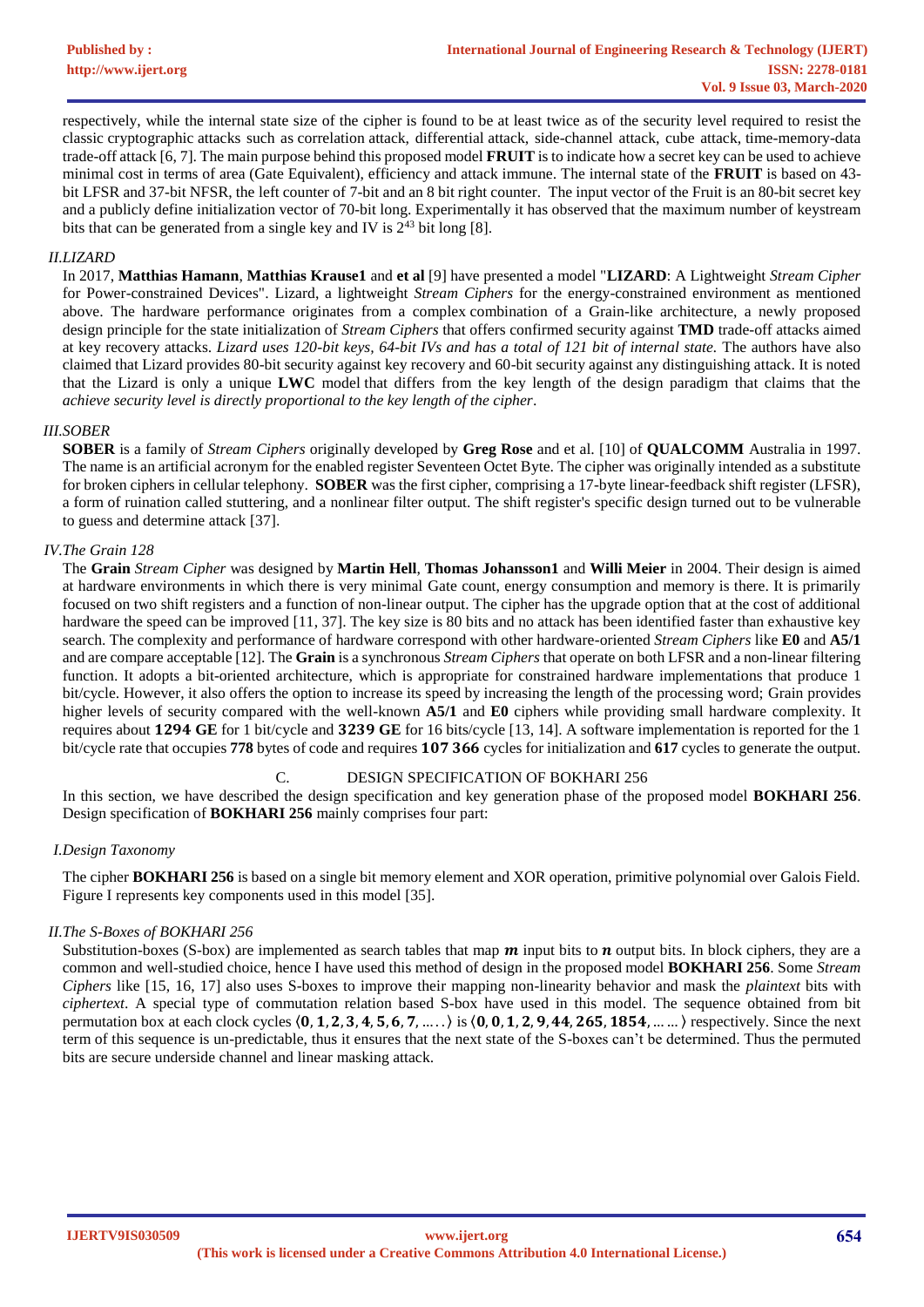# *III.Key Generation Phase*

In order to generate the key for encrypting the text, first, all the LFSRs are filled with their default seed value and reset to zero. After that, both polynomials  $g(x)$  and  $h(x)$  are filled with the binary stream equivalent to the polynomial  $g(x) = x^7 + x^5 + x^4 + x + 1$   $h(x) = x^5 + x + 1$  which are equivalent to the seed 10110010 and 100010 respectively. At each pass of the outer loop (traverse with variable  $'i'$ ) the value attained by both the S-Boxes is operated by commutation relation CR and this commutated value is further passed to each LFSRs. At each clock's duty cycle, the same process is repeated and at the end of the loop, 256-bit keystream is generated. The complete signature of the proposed algorithm is something like **binary keyGen(i, LFSR<sub>i</sub>, g(x), h(x), f(x))** and the Boolean function  $f(x)$  is defined as:



Figure I. Key components of model BOKHARI 256

$$
f(x) = (p^{i\%8}(x) \boxplus p^{(i+1)\%8}(x)) \text{ modulo (2) for all value of } i = 0 \text{ to } 7
$$

Where the symbol  $\boxplus$  represents the multiplication operation of polynomials under Galois Field  $GF(2^8) modulo(2)$ . The multiplication operation  $\boxplus$  is closed under the Field containing  $2^8$  elements.

# *IV.Key IV Initialization Phase*

In this phase, the secret key (of 256 bit long) and the initialization vector (of 256 bit long) are loaded to the model and initialize the cipher to clock eight times starting from  $0$  to 7 at each clock pulse, key-stream bits  $K_i$  and initialization vector's bit-stream IV<sub>i</sub> are produces for all  $0 \le i < 256$ . At each phase, 8 bits pattern are produced by each LFSR<sub>i</sub> thus  $8 \times 8 = 64$  bit patterns are produced in each clock pulse. So a total of  $64 \times 8$  bits pattern produces in a complete trigger comprises 8 pulses that take initialization time 2.37 cycle per bytes.

### *D.* PROPOSED MODEL BOKHARI 256

The main building blocks of **BOKHARI 256** are LFSR and *Galois Field* (), Primitive Polynomials over the Galois Field  $GF(p^m)$ , and a Boolean feedback function  $f(x)$ . The design specification of the cipher is used as a keystream generator that generates a pseudo-random bit sequence which is called **PRNG** [36]. At each clock's duty cycle, 8-bit keystream is **XOR**'ed with an equivalent byte of *plaintext 'P<sub>T</sub>'* data to produce encrypted *ciphertext 'C<sub>T</sub>'*. Each element *'e<sub>i</sub>'* of '*C<sub>T</sub>'* can be reversed back to  $'e_j$  by using the same keystream with **XOR** operation. It is known that using an 'n' dimensional state transition matrix, a 'n' stage LFSR can be easily implemented to design *Stream Ciphers*. Such a matrix is called the *LFSR's State Transition Matrix.* We also found that the characteristic polynomial  $p(x)$  over Galois Field  $GF(p^m)$  variable 'x', the state transition matrix is closely connected to the cycle lengths of the generated PRNG which is equal to  $2^m - 1$  where  $'m'$  is the number of shift registers [18]. In the proposed model **BOKHARI 256,** a new method of linearization for LFSRs, namely the basis Boolean network approach is used [19] to define the output of the dependent variables. The Boolean function used in **BOKHARI 256** over dependents  $'x'$ and  $m = 8$  is defined as:

$$
f(x_0, x_1, x_2, ..., x_{m-1}) = (x_0 \oplus x_1 x_2) \oplus (x_1 \oplus x_2 x_3) \oplus .... \oplus (x_{m-3} \oplus x_{m-2} x_{m-1})
$$

**BOKHARI 256** *Stream Cipher* uses a 256-bit key and 256 initialization vector. It routines on 8 LFSRs of degree  $(77, 81, 61, 24, 111, 33, 126)$  and  $(31)$ whose feedback taps are defined by the primitive polynomials  $p(x)$  over Galois Field  $GF(2^8)$ . Two substitution boxes of order  $8x16$  are used to achieve a proper mixture of bit patterns permutations. **BOKHARI 256** comprises two nonlinear feedback functions  $g(x)$  and  $h(x)$  that are cyclically connected to each other. The  $i^{th}$  state bit at the  $t^{th}$  duty cycle of  $\boldsymbol{p}$  $77(x) = x$  $\boldsymbol{p}$  $x^{81}(x) = x$  $\boldsymbol{p}$  $61(x) = x$  $\boldsymbol{p}$  $24(x) = x$  $\boldsymbol{p}$  $x^{111}(x) = x$  $\boldsymbol{p}$  $33(x) = x$  $\boldsymbol{p}$  $126(x) = x$  $\boldsymbol{p}$  $31(x) = x$ 

$$
p^{77}(x) = x^{77} + x^{71} + x^{64} + x^{49} + x^{13} + x^3 + 1
$$
  
\n
$$
p^{81}(x) = x^{81} + x^{70} + x^{52} + x^{51} + x^{40} + x^{37} + x^{35} + x^{11} + x^7 + x^{3}
$$
  
\n
$$
p^{61}(x) = x^{61} + x^{50} + x^{23} + x^5 + 1
$$
  
\n
$$
p^{24}(x) = x^{24} + x^{23} + x^{17} + x^{16} + x^{11} + x^9 + x^5 + x^2 + 1
$$
  
\n
$$
p^{111}(x) = x^{111} + x^{90} + x^{52} + x^{44} + x^{36} + x^{13} + x^{11} + x^7
$$
  
\n
$$
p^{33}(x) = x^{33} + x^{17} + x^5 + 1
$$
  
\n
$$
p^{126}(x) = x^{126} + x^3 + 1
$$
  
\n
$$
p^{31}(x) = x^{31} + x^{30} + x^{23} + x^{16} + x^{12} + x^4 + x^3 + x^2
$$

the clock is represented by the letter  $(C_T)_i$  whereas the whole state of the cipher at the same clock is referred  $C_T$ . The feedback function  $f(x)$ , of all **8** LFSRs behave linearly in each clock cycle and the rest two non-linear feedback function  $g(x)$  and  $h(x)$ behaves nonlinearly for the same clock cycle. For different forthcoming phases of the cipher, the values of these two parameters get change and functionality becomes non-linear. So for different phases, the expression of the nonlinear feedback function changes depending on the values of min and max. LFSRs namely  $LFSR_0, LFSR_1, ...$  to  $LFSR_7$ , each of them is associated with different primitive polynomials  $p(x)$  defined over the Galois Field  $GF(p^8)$  of degree  $\langle 77, 81, 61, 24, 111, 33, 126 \rangle$  and  $\langle 31 \rangle$ . Furthermore, an array  $A[4]$  of type integer is declared to specify the parameters for combining the lockup state of the LFSRs. At each clock cycle, the PRNG generates a random integer  $ran_i$  such that ∀  $ran_i < q$  and the  $GCD(ran_i, p) = 1$ , it means the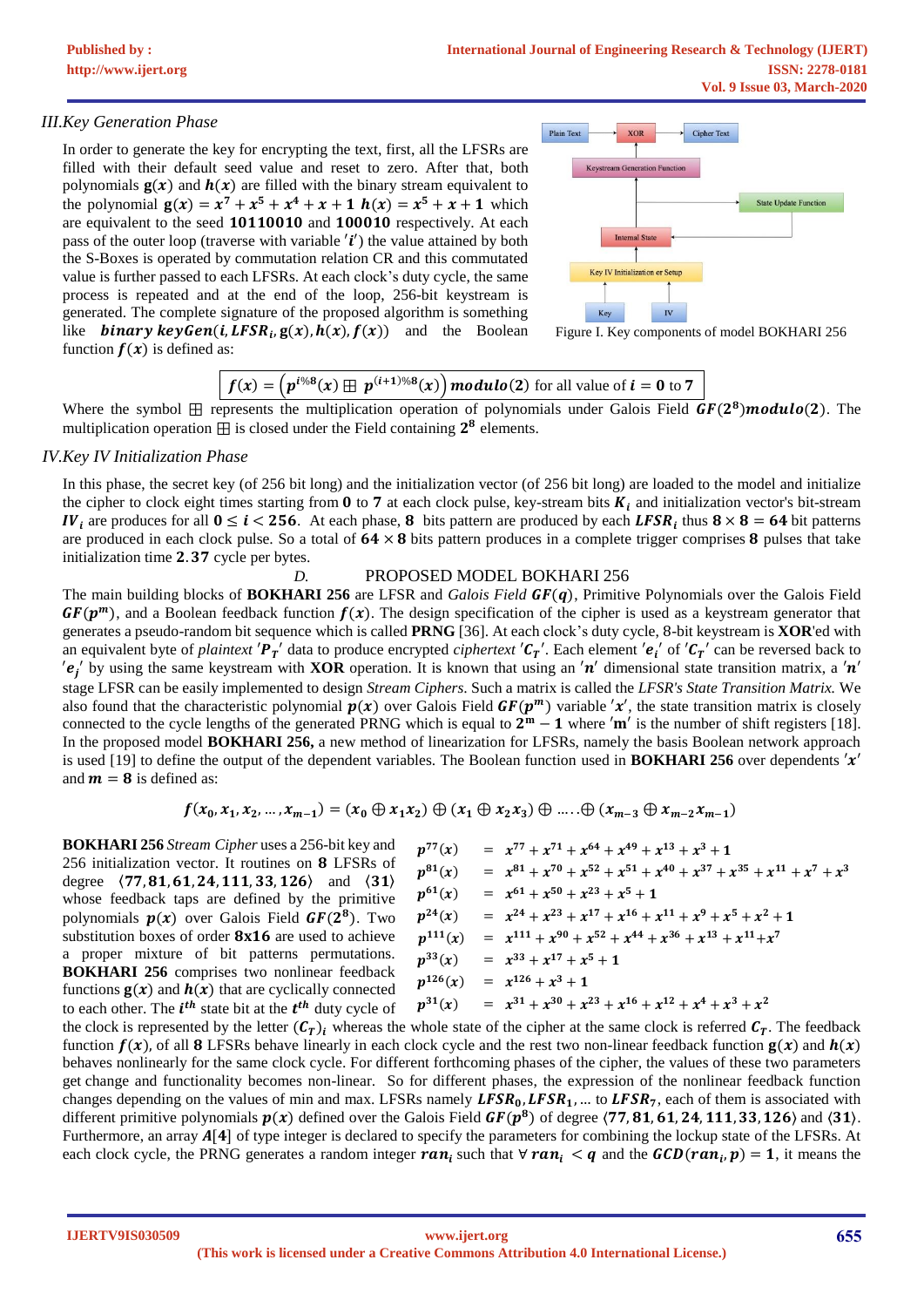ordered pair  $(ran_i, p)$  are co-prime in nature [32]. For every set of LFSRs in the model, we have computed some value  $A[i] \forall 0 \leq j$  $i < 4$ , such that each  $A[i]$  is associated with the set of values are given in Table I.

$$
\varphi(p^e) = (p-1)p^{e-1} = p^e(1-\frac{1}{p})
$$
 and  $p^e = q$  so,  $\varphi(p^e) = q(1-\frac{1}{q^e}) = A[2](1-\frac{1}{A[0]})$ 

After getting the random value (an arbitrary integer)  $ran_i$ , the initial state (Seed) of the LFSR is computed. Period of the  $m$ sequence cipher generated by the proposed model is represented in Table

I. *Period of the LFSR is calculated in MATLAB, s*o the average period of each LFSR is 9.65 bits per clock is found. In case of Grain 128 [20], Sober 128 [21], BSF-128 [22, 23], A2U2 [24] and HITAG [25, 26], COZMO [27], FRUIT [8] and LIZARD [28] the average period of  $m$  – sequence bits generated by the LFSRs are as follows (refer to Table I).

#### *I.Associated Data Processing Phase*

After the initialization phase of the key's initialization vector gets over, the cipher shifts to the next phase of their production are referred to as the dependent processing step. In this phase, the cipher takes the dependent data as input and updates the state of the cipher without producing output bits. The general procedure of the scenario is something like:

$$
m_i = (MIN_i \ll MAX_i) \; \forall \; 0 \leq i < L
$$

Where 'L' denotes the length of linked data and ' $m_i$ ' represents the corresponding bits associated with linked data. Update the state in each clocking for  $\mathbf{i} = \mathbf{0}$  to  $\mathbf{m} + 255$ . The cipher continuously updates their state in each clock cycle ranging from  $\mathbf{i} =$ 0 to  $m + 255$ .

# *II.Test Vectors of BOKHARI 256*

Most *Stream Ciphers* are based on Linear Feedback Shift Registers (LFSRs) design that is less so in software, although they are powerful in hardware. **BOKHARI 256**'s design is based on **8** LFSRs of **8** stages each. For the state list, it uses 256 bytes (two S boxes each of 128 bytes of order  $8x16$ ) ranging from the memory location SBoxL[0] to SBoxL[127] and SBoxR[128] to SBoxR[255], and 32 bits of key memory ranging from  $K[0]$  to  $K[31]$  and the same initialization vector. The proposed model **BOKHARI-256** has run under the environment of **JDK 1.6** and **JRE** on Windows 8.1 Professional in **MATLAB**, the following simulation results have obtained (refer to Table II). The keystream and IV are represented in binary form while the obtain *ciphertext* is represented in Hexadecimal and Unicode Characters is given in Table II.

#### Table II. Test vector result of BOKHARI 256

| $\bm{P}_{\bm{T}}$ | Generated Ciphertext $(C_T)$                                                 | <b>KEY/IV</b>    |
|-------------------|------------------------------------------------------------------------------|------------------|
| "exampleDem0"     | A023243204B23201924B132A001924B105024B2<br>32019C320044B14B1132F190021950732 | 1101100101000000 |
|                   | -( ♀–( ♀–+)Q (●-)—(└¶ ●-)<br>& (ასა⊥                                         | 1010100101000010 |

#### E. CONCLUSION

It is not a trivial task to provide a fair comparative analysis of the presented ciphers, as they are implemented in different platforms and the comparison metrics' are not directly correlated. Nevertheless, in the case of hardware and software implementation of the proposed model **BOKHARI 256**, the ciphers proposed by other authors also kept a restricted benchmark review. In performance metrics *"number of clock cycles, processing time, throughput, efficiency and bits per cycle "* the *Stream Cipher* **BOKHARI 256** found to be secure and appears to achieve better performance. After doing an extensive attack immune analysis, it has found that the proposed model **BOKHARI 256** can withstand many cryptographic attacks like guess-and-determine attacks, algebraic attack, side-channel attacks, the time-memory trade-off with huge precomputation, correlations attack and linear masking attack. The proposed model can be implemented in a real environment in order to achieve maximal performance.

#### REFERENCES

- [1] Mandal, Kalikinkar, Xinxin Fan, and Guang Gong. "*Design and implementation of warbler family of lightweight pseudorandom number generators for smart devices*." ACM Transactions on Embedded Computing Systems (TECS) 15.1 (2016): 1-28.
- [2] Klapper, Andrew, and Mark Goresky. "Feedback shift registers, 2-adic span, and combiners with memory." Journal of Cryptology 10.2 (1997): 111-147. [3] Goresky, Mark, and Andrew Klapper. Algebraic shift register sequences. Cambridge University Press, 2012.
- [4] Guo, Yuqian, et al. "Stability and set stability in distribution of probabilistic Boolean networks." IEEE Transactions on Automatic Control 64.2 (2018): 736-742.
- [5] Niederreiter, Harald. "Some computable complexity measures for binary sequences." Sequences and their Applications. Springer, London, 1999. 67-78.
- [6] Ghafari, Vahid Amin, Honggang Hu, and Chengxin Xie. "Fruit: ultra-lightweight stream cipher with shorter internal state." IACR. http://eprint. iacr. org/2016/355 (2016).
- [7] Mikhalev, Vasily, Frederik Armknecht, and Christian Müller. "On ciphers that continuously access the non-volatile key." IACR Transactions on Symmetric Cryptology (2016): 52-79.

Table I. List of period achieved by other primitives

| <b>Primitives</b>      | Period generated by<br><b>Primitives</b> |
|------------------------|------------------------------------------|
| Grain 128 [20]         | 7.35                                     |
| Sober 128 [21]         | 8.15                                     |
| BSF 128 [22, 23]       | 7.50                                     |
| A2U2 [24]              | 5.50                                     |
| HITAG 2 [25, 26]       | 8.00                                     |
| <b>COZMO</b> [27]      | 9.05                                     |
| FRUIT <sub>[8]</sub>   | 9.00                                     |
| LIZARD <sup>[28]</sup> | 7.85                                     |
| <b>BOKHARI 256</b>     | 9.65                                     |